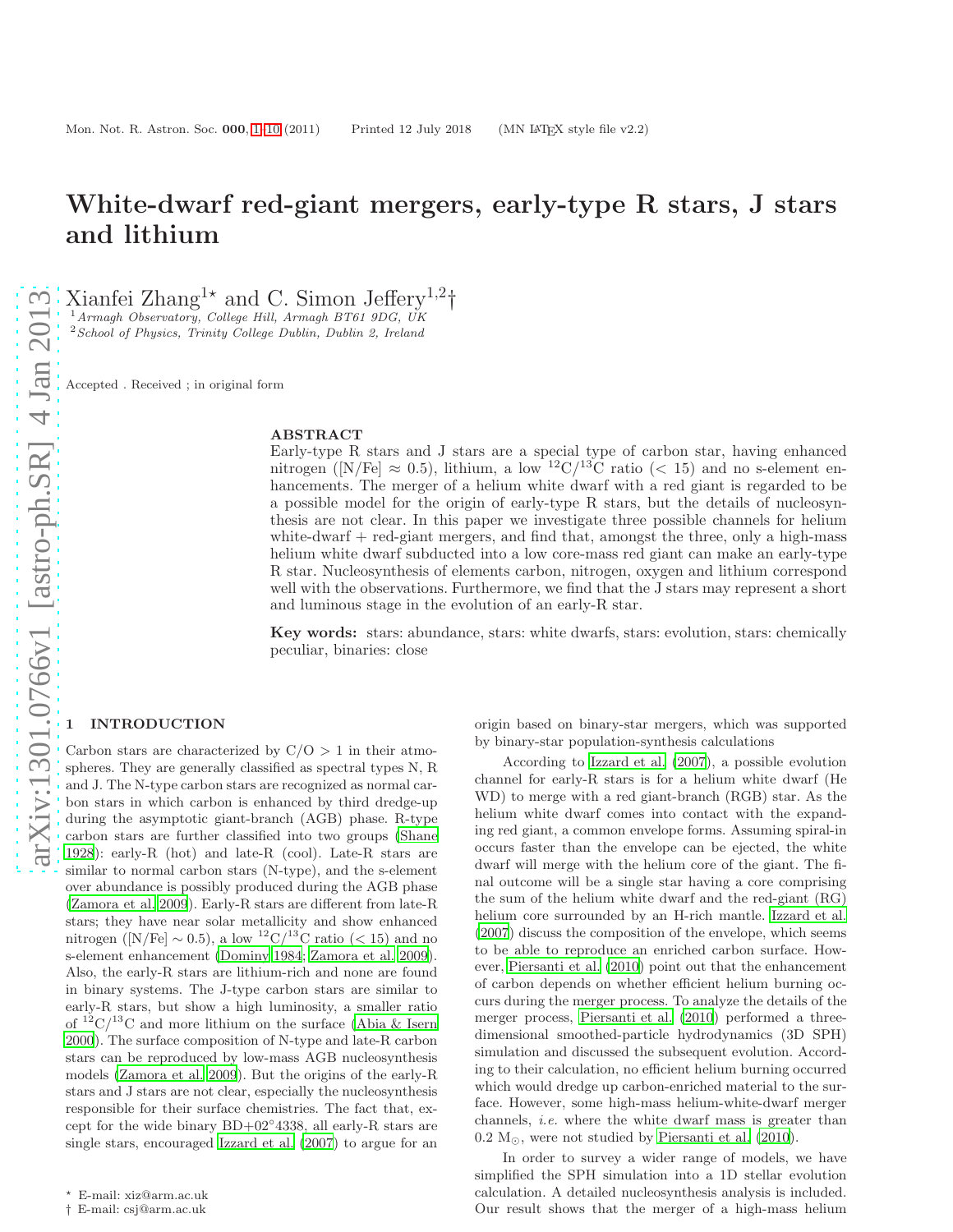white dwarf with a red giant could be a possible evolution channel for early-R stars and J stars.

## 2 METHODS

To investigate evolution following the merger of two white dwarfs, [Zhang & Jeffery \(2012b](#page-9-3)) considered three sets of assumptions concerning the rate of accretion onto the more massive star, representing different distributions of fast and slow accretion. To simulate the merger of a helium white dwarf with a red giant, following the results of SPH simulations [\(Yoon et al. 2007;](#page-9-4) Lorén-Aguilar et al. 2009; [Piersanti et al. 2010](#page-9-2)), we consider only the case of fast accretion (or a fast merger).

Numerical simulations of stellar evolution are carried out using the stellar-evolution code Modules for Experiments in Stellar Astrophysics (MESA version 4028) [\(Paxton et al. 2011\)](#page-8-4). For our experiments, it is difficult to control the required final mass of the helium white dwarf from a full binary star evolution calculation. Thus, an artificial method is adopted. We start with a zero-age main-sequence star of mass  $2.0 M_{\odot}$  (metallicity  $Z = 0.02$ ) and evolve it until the helium core reaches the required mass. Then the hydrogen envelope is completely removed to produce a naked helium core, essentially a pre-WD model. This is achieved artificially in MESA by switching off the nucleosynthesis and applying a high mass-loss rate until the required model is obtained. These models cannot ignite central helium burning and evolve straight to the white-dwarf (WD) track, ending up with a luminosity  $\log L/L_{\odot} = -2$  (see [Zhang & Jeffery \(2012b](#page-9-3)) for details). Similarly, a model for the RG core is constructed in exactly the same way, except that we consider separately the cases where the RG core is either warm or cold. Here, a "warm" core represent a true model RG core which is only just degenerate (degeneracy parameter  $\eta \approx 3(0.2 \text{ M}_{\odot}) - 10(0.3 \text{ M}_{\odot})$ , whilst a cold core is much more degenerate  $(\eta = 12(0.2 M_{\odot}) - 80(0.4 M_{\odot}))$ . Our models do not include rotation; all mixing is complete and driven by convection (no semi-convection, no thermohaline mixing, no diffusion). We separate the subsequent simulation into three steps.

Step one: merge the helium white dwarf with the helium core of the red giant. Following [Yoon et al. \(2007](#page-9-4)); Lorén-Aguilar et al. (2009) and [Piersanti et al. \(2010](#page-9-2)), a fast accretion rate of  $10^4 M_{\odot}$  yr<sup>-1</sup> is adopted, implying that the merger takes a few minutes.

Step two: Switch off time-dependent terms, including nucleosynthesis. Numerically, build up a hydrogen envelope on top of the merged helium core from step one. This is achieved by reversing the process used to remove the envelope, in this case by applying a negative mass-loss rate. The composition of the hydrogen envelope is defined to be identical to that of the RG progenitor. The structure of the post-merger model is thus a cool degenerate central helium core with a helium-rich hot shell surrounded by a hydrogen



<span id="page-1-0"></span>Figure 1. The circles with crosses shows the three types of model computed. Dashed lines indicate three zones defining possible evolution channels described by [Izzard et al. \(2007](#page-8-2)).

envelope.

Step three: Switch on time-dependent terms and evolve the post-merger model. Stop evolution before the thermallypulsing AGB phase starts. No stellar winds were included in any of the calculations. The post-merger models are defined to have a final mass of  $2.0 M_{\odot}$ ; since the initial red giant has a mass of  $2.0 M_{\odot}$  to which is added the WD mass, we assume that a fraction of the total has been ejected during the common-envelope phase, but have chosen this fraction arbitrarily for the time being. One calculation with a final mass of  $1.5 M_{\odot}$  was made for comparison (§4.3.2).

#### 3 MODELS

According to [Izzard et al. \(2007](#page-8-2)), there are two main WD-RG merger channels: low-mass He  $WD + RG$  (R3a) and high-mass He  $WD + RG$  (R3b). Channel R3a can be further divided into two groups: high core-mass RG and low core-mass RG. Thus, we set up three models for these three channels labelled Models A, B and C respectively (see Fig. [1](#page-1-0) for details).

In the [Piersanti et al. \(2010\)](#page-9-2) SPH simulations, all the models are low-mass  $He WD + low core-mass RG mergers,$ and all the accretion is by mass transfer from the helium white dwarf to the RG core. However, one concern is that the He WD has a higher density than the RG core. The massive He WD may therefore subduct (or sink) into the low-mass helium core. To cover these possibilities, we have considered two separate merger types; i) accretion from the He WD onto the helium core and ii) accretion from the helium core onto the He WD, i.e. the He WD subducts into the center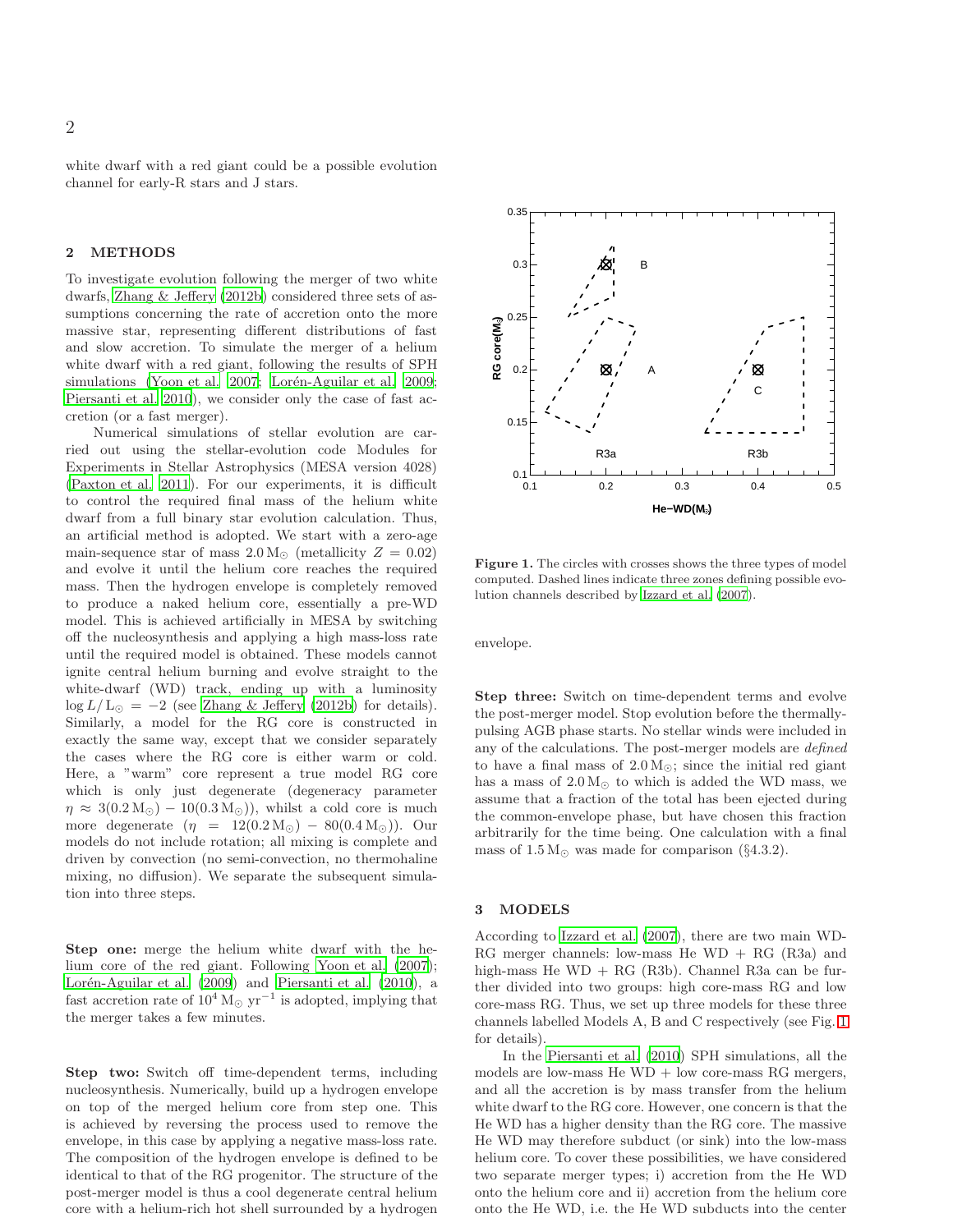

<span id="page-2-0"></span>Figure 2. Cartoon illustrating two possible outcomes of a whitedwarf plus red-giant merger.

of helium core; see Table [1](#page-3-0) and Fig. [2](#page-2-0) for details. As noted above, the composition of the hydrogen envelope is taken from a  $2 M_{\odot}$  RG model which has a  $0.2 M_{\odot}$  helium core, and the final masses are  $2 M_{\odot}$ .

### 4 RESULTS AND DISCUSSION

In both "accretion" and "subduction" models, nondegenerate helium is effectively added to the surface of a degenerate helium core at a high rate. The combination of gravitational contraction and compression by the outer layers means that a hot shell develops at the WD/RG-core boundary, where the maximum temperature exceeds  $10^8 K$ (Fig. [3\)](#page-2-1). Hydrogen burning starts from the helium/hydrogen boundary, where the released energy forces the star to expand to large radius (Fig. [4\)](#page-2-2). The location of helium-ignition depends on the temperature and mass of the RG core and whether the WD is accreted or subducted. The merged stars are more luminous (or hotter) than normal red giants because of the larger core masses and, in some cases, an increased mean molecular weight in the envelope, due to dredge up of helium and carbon.

In the cases that both the WD and the RG core are cold, a helium-burning flame starts burning from the merger boundary inward to the center of the core (Fig. [3\)](#page-2-1). As the helium-burning zone moves inwards, there follow a series of helium flashes, each subsequent flash decreasing in intensity, until the helium-burning shell (flame) reaches the center of the star. During the He-flash stages, luminosity first increases and then decreases. After the flame reaches the center of star, the star goes through a horizontal-branch or red-clump phase (core-helium plus shell-hydrogen burning). After core-helium exhaustion, a helium-burning shell



<span id="page-2-1"></span>Figure 3. The temperature profile around temperature maximum for five models (labelled, see text and Table [1\)](#page-3-0) just after merger. In these models both the RG core and the white dwarf are cold.



<span id="page-2-2"></span>Figure 4. The evolutionary tracks of all models. The different symbols with solid lines indicate the major evolutionary stage for each model (evolution is always toward higher luminosity). Symbols are separated by intervals of  $10<sup>7</sup>$ yrs. The first point on each track corresponds to  $10^7$ yrs after merger (marked by short horizontal ticks), the last is close to the start of the thermallypulsing AGB; both can be identified in Figs. [6](#page-3-1) (A), [7](#page-4-0) (B1), [8](#page-4-1) (B2), [11](#page-5-0) (C1), and [12](#page-5-1) (C2). The dashed line shows the evolutionary track of a normal  $2 M_{\odot}$  star.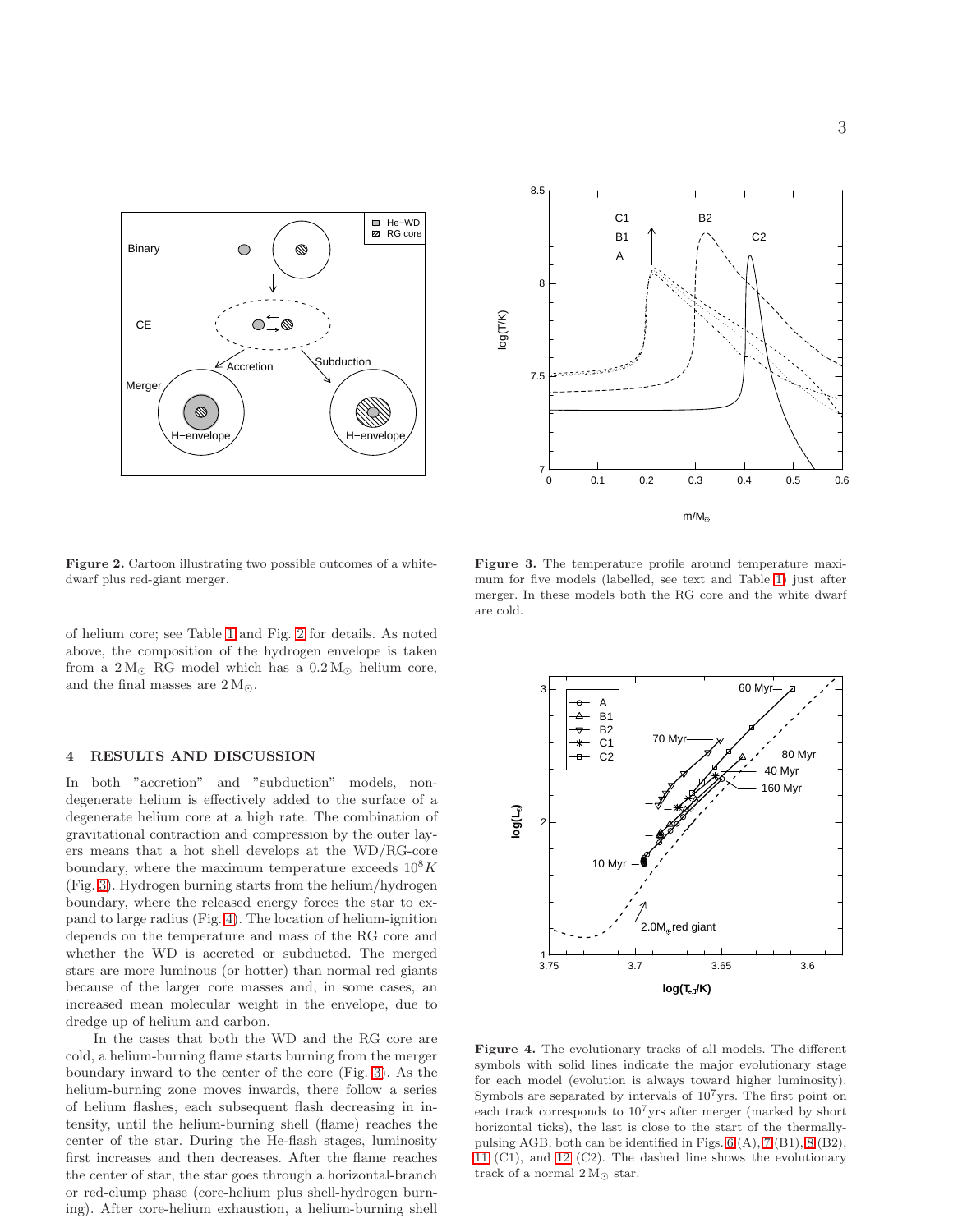Table 1. Summary of the numerical experiments described in the text, showing the mass of the helium white dwarf, the core mass of the initial red giant, the assumed final mass of the merger product, and the type of white-dwarf-core interaction.

<span id="page-3-0"></span>

| Models               |     | WD mass $(M_{\odot})$ Core mass $(M_{\odot})$ | Final mass $(M_{\odot})$ | Merger type          |
|----------------------|-----|-----------------------------------------------|--------------------------|----------------------|
| Model A              | 0.2 | 0.2                                           | 2.0                      | accretion/subduction |
| Model B1             | 0.2 | 0.3                                           | 2.0                      | subduction           |
| Model B <sub>2</sub> | 0.2 | 0.3                                           | 2.0                      | accretion            |
| Model C1             | 0.4 | 0.2                                           | 2.0                      | accretion            |
| Model C <sub>2</sub> | 0.4 | 0.2                                           | 2.0                      | subduction           |



<span id="page-3-2"></span>Figure 5. As Fig. [3,](#page-2-1) but for models where the RG core is warm and accretes a cold white dwarf.

will again form and evolution will be similar to the AGB double-shell burning phase.

Whilst our first calculations assumed a cold-degenerate model for the RG core, a more likely scenario is that the RG core should be warm at the time of merger (the core is heated by the hydrogen-burning shell). In practice, the pre-merger temperature of the accreted material is unimportant; fast accretion heats it to  $> 10^8$ K very quickly. Hence for models where the WD is subducted into the RG core (B1 and C2 below), the approximation is valid. In the remaining cases, we also computed models for accretion onto a warm RG core (Fig. [5\)](#page-3-2), and report the result for each case below.

The majority of the test calculations do not show any change in the surface composition of the post-merger; where significant changes occur, we discuss the results in more detail.

## 4.1 Model A: low-mass He  $WD + low-mass$ helium core

Immediately after merger, hydrogen burning drives a fully convective envelope, whilst helium burning is ignited at  $0.2 M_{\odot}$  (the RG-core boundary) and moves inwards (Fig. [6\)](#page-3-1). <sup>12</sup>C is produced by helium burning through the  $3\alpha$  reac-



<span id="page-3-1"></span>**Figure 6.** The convection structure of Model A, a  $0.2 M_{\odot}$  He WD accreted onto a  $0.2 M_{\odot}$  RG core. The grey area shows the convection zones, the dashed line shows the hydrogen burning front and the solid line shows the helium burning front. The bottom panel shows an enlargement around the phase of inward helium burning.

tion during the hot accretion phase. During the inward helium-burning phase, there is no flash-driven convection zone which can reach the hydrogen-rich envelope. Thus, no burning ash  $(^{12}C)$  can be dredged up to the surface. In Fig. [6,](#page-3-1) the grey zone shows the convection zones, the dashed line shows the hydrogen-burning front and the solid line shows the helium burning front. Evolution takes  $1.66 \times 10^8$  yr from merger to the start of the thermally-pulsing double-shell burning AGB.

In the case of a WD accreted onto a warm RG core, helium ignition is nearly central, and more closely resembles the classical core-helium flash. There is no mixing of processed material to the surface.

These models confirm the [Piersanti et al. \(2010\)](#page-9-2) conclusion that the merger of a low-mass He WD with a low-mass helium RG core cannot provide sufficient helium burning to bring  ${}^{12}$ C to the envelope.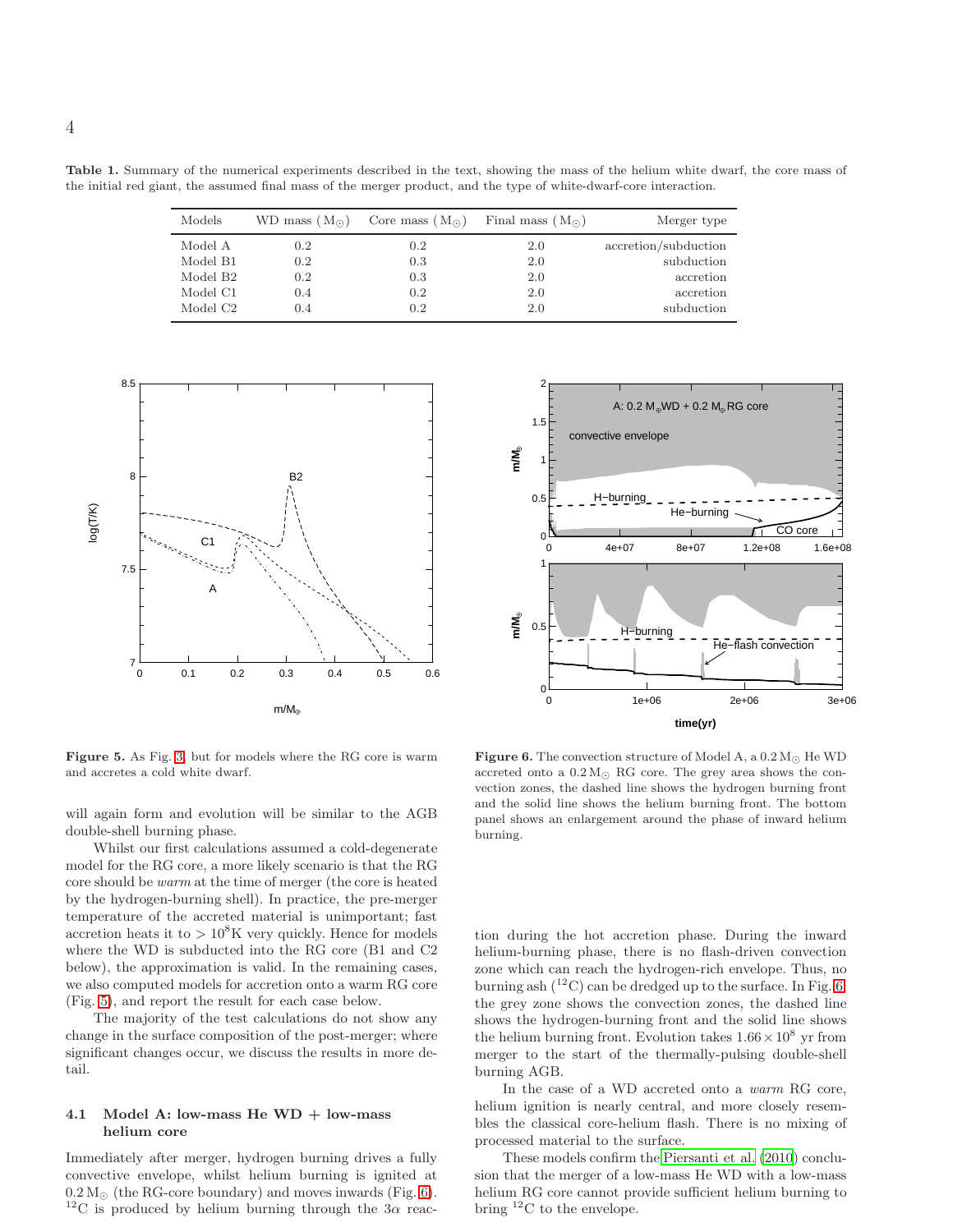

<span id="page-4-0"></span>Figure 7. As Fig. [6,](#page-3-1) but showing the convection structure of Model B1, a  $0.2 M_{\odot}$  He WD subducted under a  $0.3 M_{\odot}$  RG core.

## 4.2 Model B: low-mass He  $WD + high-mass$ helium core

# 4.2.1 Model B1 (subduction)

Model B1 (Fig. [7\)](#page-4-0) is similar to model A, and no flash-driven convection zone reaches the hydrogen envelope. Thus, the evolution is similar except for helium-core mass (0.5  $M_{\odot}$ ) compared with  $0.4 M_{\odot}$  for case A) and evolution time (8.4  $\times$  $10^7$  yr).

#### 4.2.2 Model B2 (accretion)

Because  $0.3 M_{\odot}$  is effectively accreted, the helium shell in model B2 is much hotter than in model B1 (where only  $0.2 M_{\odot}$  is accreted), especially at the He/H boundary (Fig. [3\)](#page-2-1). As a consequence, hydrogen-burning at the boundary is very strong and drives a convection zone which mixes hydrogen downwards into the helium shell, and also moves the hydrogen-burning shell downwards by  $\approx 0.1$  M<sub>☉</sub> immediately after merger  $(t=0 \text{ yr})$  (Fig. [8\)](#page-4-1). This downwards mixing also dredges up CNO-cycled material which is mixed throughout the fully convective envelope, which thus becomes C-poor and N-rich. It takes  $7.6 \times 10^7$  yr from merger to the thermally-pulsing double-shell burning AGB.

There are some globular cluster stars which are Cpoor and N-rich which have not yet been fully explained [\(Briley et al. 2002](#page-8-5), [2004;](#page-8-6) [Carretta et al. 2005;](#page-8-7) [Cohen et al.](#page-8-8) [2005](#page-8-8); [Bekki et al. 2007](#page-8-9)). Our model may account for some of these stars. Model B2 produces stars with surface  $\text{[C/Fe]}$  $-1.15$ , [N/Fe]= 0.88 and [Na/Fe]= 1.42, which compares with observed abundances of [C/Fe], [N/Fe] and [Na/Fe] in the range of −0.5 to 0.5, −1 to 2 [\(Cohen et al. 2005;](#page-8-8) [Bekki et al. 2007](#page-8-9)) (Fig. [9\)](#page-5-2) and 0.0 to 0.8 [\(Yong et al. 2003;](#page-9-5) [Bekki et al. 2007](#page-8-9)). Model B2 is also helium rich, with  $Y =$ 



<span id="page-4-1"></span>Figure 8. As Fig. [6,](#page-3-1) but showing the convection structure of Model B2, a  $0.2 M_{\odot}$  He WD accreted onto a  $0.3 M_{\odot}$  RG core.

0.4; some fraction of globular cluster stars have  $Y > 0.3$ [\(Bekki et al. 2007](#page-8-9)).

The oxygen abundance is in the range observed in globular clusters (e.g. [O/Fe]=−0.10 in our model and −0.5 to 0.5 in M15 [\(Cohen et al. 2005](#page-8-8); [Bekki et al. 2007](#page-8-9))). However, our models are more C-poor than most C-poor globularcluster stars, and also, our model produces lower-gravity and lower-temperature stars than observed in M15 (Fig. [10\)](#page-5-3). However, we note that most of these cluster stars have lower metallicity than our models; it will be interesting to compute a low metallicity model in the future.

In the case of a WD accreted onto a warm RG core, helium ignition is in the same place (the WD / RG-core boundary) but, because the core is non-degenerate and the maximum temperature at the WD / RG-core boundary is lower than that in the cold-core model (Fig. [5\)](#page-3-2), the shell flash is not strong enough to drive convection through the hydrogen shell, and there is no mixing of CNO-processed material to the surface.

## 4.3 Model C: high-mass He WD + low-mass helium core

# 4.3.1 Model C1 (accretion)

Model C1 (Fig. [11\)](#page-5-0) is similar to Models A and B1 and, again, no flash-driven convection reaches the hydrogen envelope. Thus, evolution is similar except for a different core mass and evolution time  $(4.8 \times 10^7 \text{ yr})$ . The result for a WD accreted onto a warm RG core is also similar to that for case A, with no surface mixing.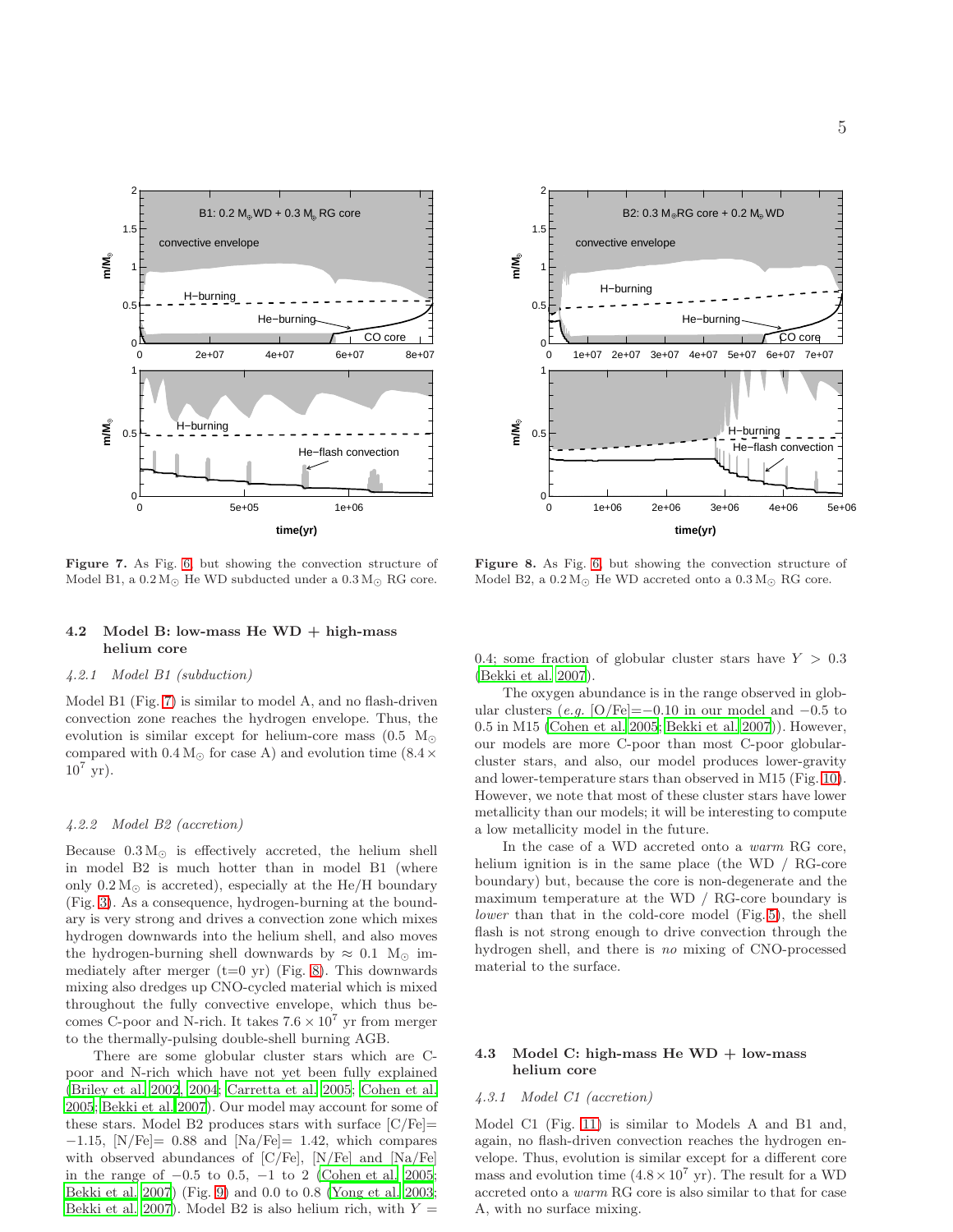

<span id="page-5-2"></span>Figure 9. [C/Fe] vs. [N/Fe] ratios for Model B2 compared with the globular stars of M15 (filled circles) [\(Cohen et al. 2005;](#page-8-8) [Bekki et al. 2007](#page-8-9)). The open circle with cross shows the model abundance of carbon and nitrogen during the major evolutionary stage.





**time(yr)**

<span id="page-5-0"></span>Figure 11. As Fig. [6,](#page-3-1) but showing the convection structure of Model C1, a  $0.4 M_{\odot}$  He WD accreted by a  $0.2 M_{\odot}$  RG core.



<span id="page-5-1"></span>Figure 12. As Fig. [6,](#page-3-1) but showing the convection structure of Model C2, a  $0.4 M_{\odot}$  He WD subducted beneath a  $0.2 M_{\odot}$  RG core.

<span id="page-5-3"></span>Figure 10. Gravity – temperature diagram showing the relation adopted for the globular stars of M15 by [Cohen et al. \(2005](#page-8-8)); [Bekki et al. \(2007](#page-8-9)) (thick solid line) and the evolutionary tracks for model B2 after merger (dashed line). The triangles denote intervals of 10<sup>7</sup> yrs during the major evolutionary stage (slow core-helium burning); other key times (since merger) are also indicated.

# 4.3.2 Model C2 (subduction)

In model C2 (Fig. [12\)](#page-5-1), the helium shell is very hot, and enhanced hydrogen-burning mixes  $\approx 0.2 M_{\odot}$  hydrogen into the helium shell. At the beginning of evolution, hydrogen burning forms a fully convective envelope, and forces the star to expand. Immediately following merger (and for approximately 150 years thereafter), the hydrogen-burning shell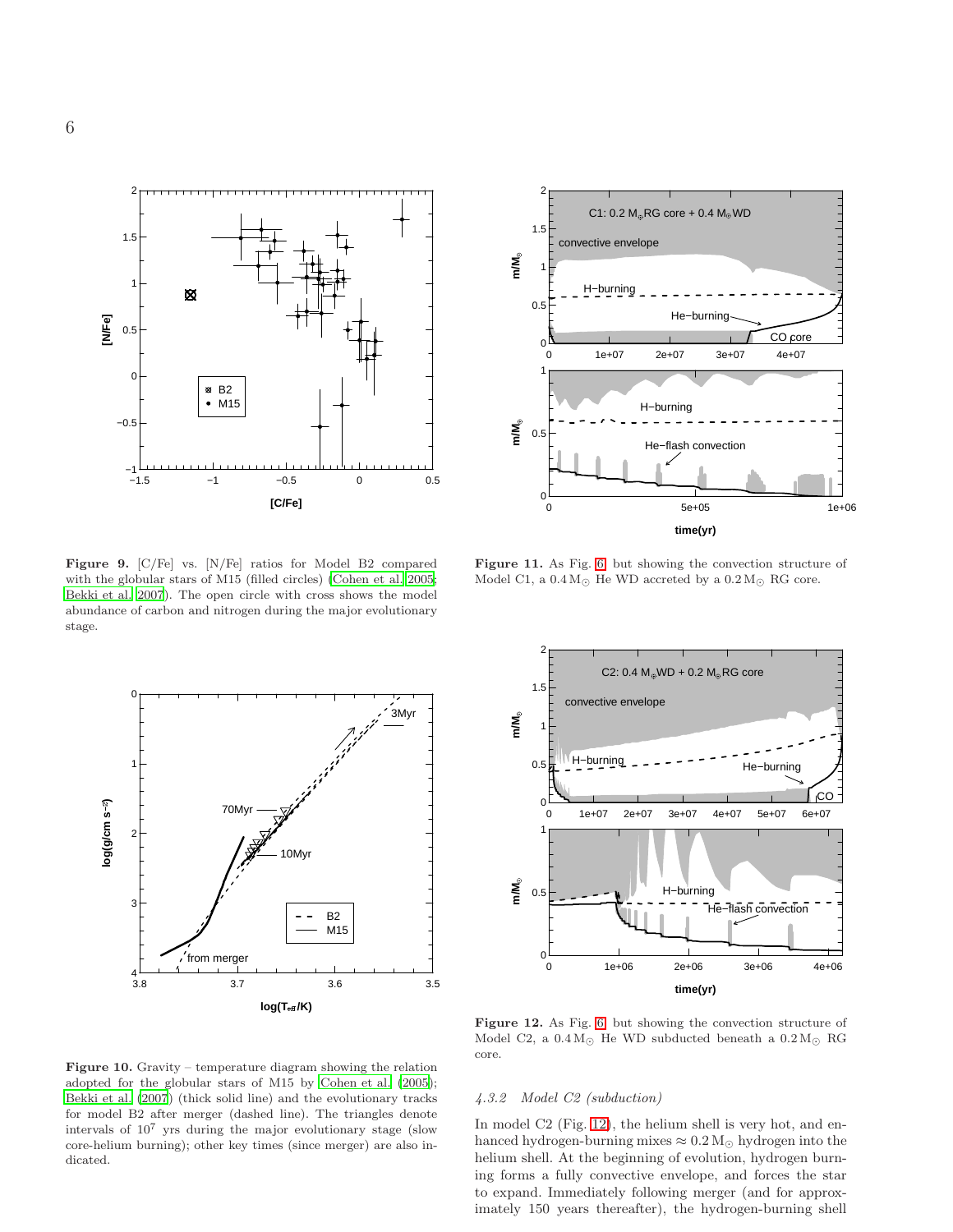converts available  ${}^{12}$ C to  ${}^{13}$ C and  ${}^{14}$ N, thus depleting  ${}^{12}$ C in the convective envelope and decreasing the <sup>12</sup>C  $/$ <sup>13</sup>C ratio by a factor of  $\approx 0.2$  (the <sup>12</sup>C /<sup>13</sup>C ratio in the envelope of the RGB progenitor is 26). Since the initial mixing is short-lived (50 years or four timesteps in our model), this factor is likely to be subject to several sources of uncertainty including the convection physics, numerics and the model parameters (e.g. masses and accretion rates).

After this, the hydrogen-burning shell detaches from the convection zone. Meanwhile, the core is relatively cold (20 MK), so the helium-burning shell is weak and relatively inactive  $(L_{\text{He}}/L_{\text{H}} \approx 10^{-6})$ , whilst the hydrogen shell burns outwards through  $\approx 0.1 \,\mathrm{M}_{\odot}$ . After  $10^6 \text{yr}$ , the He-shell temperature rises sufficiently for a helium-shell flash to occur, driving a convection zone which mixes through to the hydrogenrich envelope. Helium-burning continues in a series of flashes from the merger boundary to the center of the core.

During the first two helium-shell flashes, flash-driven convection connects the helium-burning shell to the convective envelope and dredges freshly-produced <sup>12</sup>C ash from the helium-burning shell to the surface (the duration of these mixing events is short  $( $200 \text{ yr}$ )$  so that insufficient  ${}^{12}C(p,\gamma){}^{13}N(,\beta^+\mu){}^{13}C(p,\gamma){}^{14}N$  reactions occur as the carbon transits the H-shell to affect the surface  $^{13}$ C or  $^{14}$ N abundances directly). However, the events are long enough compared with the convective turnover time, assuming that this is comparable with a normal red-giant envelope, that the envelope will be fully mixed. The evolution of the structure is shown in Fig. [13](#page-6-0) (lower panel), where the position of the H-burning shell is indicated by the maximum in nuclear energy production, which is very susceptible to local mixing events. Fig. [13](#page-6-0) also shows the surface-abundance evolution of several species over the same interval (upper panel), demonstrating the dredge-up of <sup>12</sup>C from  $3\alpha$  burning, enhanced  $^{14}$ N from CNO-cycle helium burning ([N/Fe]=0.69), <sup>22</sup>Ne from  $\alpha$  captures on <sup>14</sup>N, and the depletion of <sup>16</sup>O, also associated with the CNO-cycle. The detailed evolution of the structures is likely to be sensitive to resolution and time step, as is the stability of the calculation; numerical problems with forced changes to the time step prevented further exploration.

The model takes  $6.6 \times 10^7$  yr to evolve from merger to the thermally-pulsing double-shell burning AGB; most of the time is spent as a red-clump star on the giant branch (squares in Fig. [14.](#page-6-1))

Fig. [14](#page-6-1) compares model C2 with 15 early-R stars from [Zamora et al. \(2009](#page-9-1)) on a  $g - T_{\text{eff}}$  diagram. The observed stars are satisfactorily close to the evolutionary tracks. However, since most of our models (and models of other giants) are almost coincident on such a diagram, this is more of a consistency check than a strong constraint. Fig. [15](#page-7-0) compares the C/O ratios and  ${}^{12}C/{}^{13}C$  ratios for Model C2 with the early-R star measurements [\(Zamora et al. 2009](#page-9-1)). During the first million years after merger, the model evolves through the region occupied by early-R stars. The precise trajectory is subject to the uncertainty in the initial depletion of  $^{12}$ C discussed above, but the start and end points should be similar; it is conjectured that the allowable trajectory envelope should bracket the loci of observed early-R stars. The models generate a similar abundance of C and O to that observed. Furthermore, we find that  $^{22}$ Ne and  $^{23}$ Na are enriched to give  $[^{22}\text{Ne}/\text{Fe}]=1.98$   $(^{20}\text{Ne}/^{22}\text{Ne}=0.17)$  and



<span id="page-6-0"></span>Figure 13. Bottom: as Fig. [12,](#page-5-1) but expanded around the the first two helium-shell flashes of Model C2. Top: the evolution of the surface abundance of <sup>12</sup>C, <sup>14</sup>N, <sup>16</sup>O and <sup>22</sup>Ne over the same interval.



<span id="page-6-1"></span>Figure 14. Gravity – temperature diagram showing the earlytype R stars (circles) [Zamora et al. \(2009](#page-9-1)) and the evolutionary tracks for model C2 (dashed line). Squares denote intervals of 10<sup>7</sup> yrs during the major evolutionary stage. The cross shows the mean errors for the R-star measurements.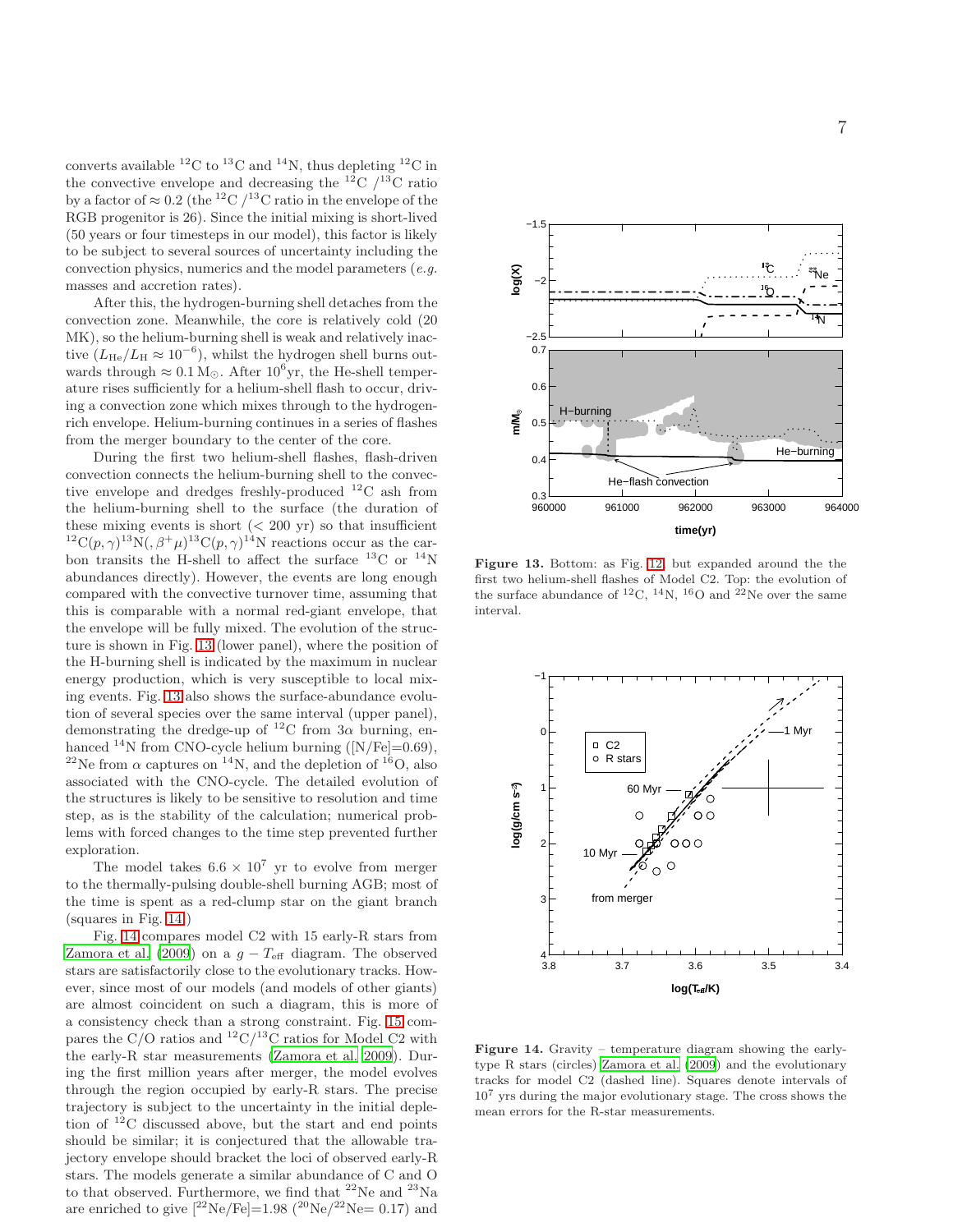

<span id="page-7-0"></span>

 $[Na/Fe]=1.46$ . It is not known whether early-R stars are enriched in these species. Although the  ${}^{22}Ne(\alpha,n){}^{25}Mg$  is a putative neutron source for further (s-process) nucleosyn-thesis [\(Cameron 1960](#page-8-10)), conditions in our models ( $T_{\text{max}} \approx$  $1.4 \times 10^8$ K with  $\rho \approx 3.8 \times 10^3$  g/cm<sup>3</sup> in the helium shell) do not satisfy the neccessary criteria  $(T > 2.2 - 3.5 \times 10^8 \text{K}$  and  $\rho > 1 - 3 \times 10^3$  g/cm<sup>3</sup>) [\(Raiteri et al. 1991](#page-9-6); [Meyer 1994](#page-8-11)). Moreover, s-process nucleosynthesis is not included in the version of MESA used in these calculations.

For Model C2 with a final mass of  $1.5 M_{\odot}$  the evolutionary tracks are similar to those with a final mass of  $2.0 M_{\odot}$ , except that the final C/O ratio increases to 6.1 (instead of 4.2). This is because both models have the same core mass, and dredge up the same mass of carbon, which is consequently more concentrated in the lower-mass envelope.

#### 4.4 J stars and Lithium

Early-R and J stars have a notably large overabundance of lithium, which has so far been difficult to explain. To explain the overabundance of lithium in R CrB stars, [Longland et al.](#page-8-12) [\(2012](#page-8-12)) showed that lithium can be produced by the merging of a helium white dwarf with a carbon-oxygen white dwarf if their chemical composition is rich in  ${}^{3}$ He from the previous evolution. [Zhang & Jeffery \(2012a](#page-9-7)) confirmed this in their He+He WD merger simulation. This model requires enough <sup>3</sup>He to be left in the white dwarf after the end of mainsequence evolution and a hot enough zone to form during the merger. In our simulation, we obtained a mass fraction



<span id="page-7-1"></span>Figure 16. Lithium versus  ${}^{12}C/{}^{13}C$ . Circles show the early-R stars from [Zamora et al. \(2009](#page-9-1)). Dots show the J stars from [Abia & Isern \(2000](#page-8-1)). The dashed line shows the Li/H and  $12^1C/13C$  ratios during the evolution of model C2 immediately after merger. The circle with cross shows the Li/H and  $\rm ^{12}C/^{13}C$  ratios during the main core-helium burning phase. The cross shows the mean errors for the R-star measurements.

of  $5.6 \times 10^{-4}$  <sup>3</sup>He in the RG envelope before merger. We introduced this mass fraction into the envelope of the postmerger models. The hot He-burning shell drives convection which mixes <sup>3</sup>He down into the He-burning shell where it burns with <sup>4</sup>He to produce <sup>7</sup>Li [<sup>3</sup>He(<sup>4</sup>He,  $\gamma$ )<sup>7</sup>Be( $e^-$ ,  $\nu$ )<sup>7</sup>Li].

For the new born  ${}^{7}$ Li to survive, the  ${}^{7}$ Be must be transferred to a cooler region rapidly before the decay occurs. Thus, in a manner similar to that described by [Cameron & Fowler \(1971](#page-8-13)), the <sup>7</sup>Li may or may not appear on the surface depending on whether sufficient convection occurs (see Fig. [12\)](#page-5-1). In our models, Models B2 and C2 both produce lithium. However, in Model B2 the newborn lithium is almost totally destroyed immediately by the reaction  ${}^{7}$ Li(p,  ${}^{4}$ He)<sup> ${}^{4}$ He. In Model C2, the star retains its</sup> high lithium abundance because the mixing is very effective. While the star goes through its high-luminosity phase, its surface reaches a peak lithium abundance while the  ${}^{12}C/{}^{13}C$ ratio is still low (Fig. [16\)](#page-7-1). Thus, J stars may represent just a special stage during the formation of early-R stars, as already hinted at by [Abia & Isern \(2000](#page-8-1)).

This stage, where  ${}^{12}C/{}^{13}C$  is very low, takes around 1 Myr, compared with 60 Myrs for the lifetime of Model C2. If C2 represents early-R stars, then J stars should constitute  $\approx 1/60$  of the total (Fig. [17\)](#page-8-14).

Although the statistical evidence is not very strong, there are believed to be around 10 times more early-R stars than N stars [\(Blanco 1965](#page-8-15)). If the J stars constitute  $\approx 1/60$ of early-R stars, then the J:N ratio would be  $\approx 15\%$  which is the observed value [\(Abia & Isern 2000](#page-8-1); [Blanco 1965](#page-8-15)).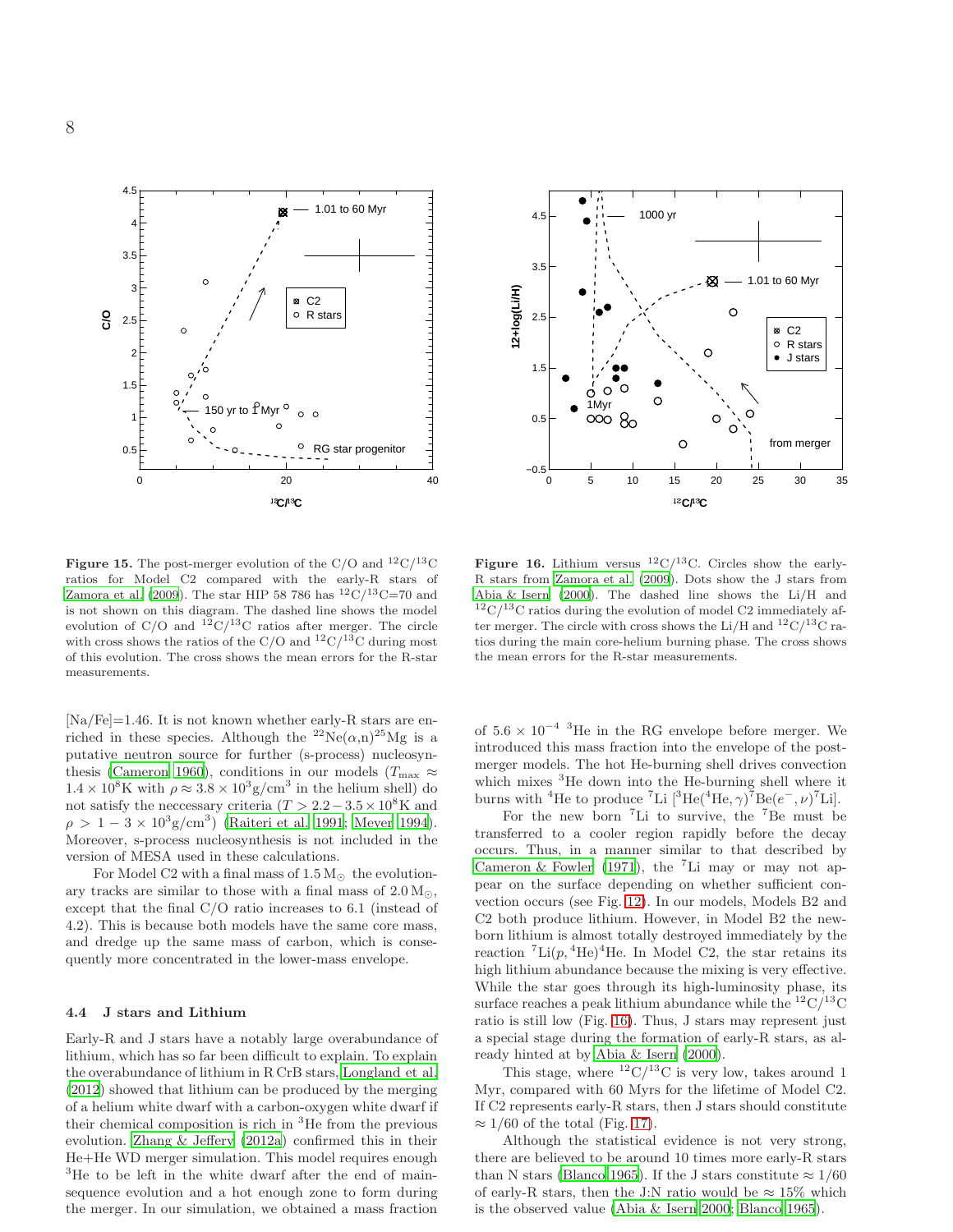

<span id="page-8-14"></span>Figure 17. The evolutionary track of Model C2. Squares represent intervals of  $10^7$ yrs. The double-ended arrows show the luminosity ranges for model C2 over the time intervals indicated on the figure. These correspond approximately with the observed luminosity ranges of early-R and J stars. The dot shows HD 100764.

This argument assumes that J-stars, like early-R stars, are all single. This may not be true.

Approximately 10-15% of J stars are believed to have a silicate dust shell [\(Lloyd Evans 1991\)](#page-8-16). Some consider such shells to be circumbinary disks. Although there is evidence for disk asymmetry, no J-star companion, or J-star orbit has so far been established [\(Deroo et al. 2007\)](#page-8-17). If we consider the J-star phase of Model C2 to represent the immediate post-merger phase, it is possible that the observe silicate dust shell may form from the ejected part of the envelope. Since energy considerations demand that some fraction of the envelope should be ejected during merger, an asymmetric shell (or disk) would be an obvious geometry for the ejecta. If a silicate dust shell forms during merger and has a lifetime  $\approx 10^5$  years, then we might expect a fraction of 10-15% to show such shells, since the J stars are younger than the majority of early-R stars and have a lifetime of  $\approx 1$ Myr. We still need to explain why HD100764, an early-R star (Fig. [17\)](#page-8-14), also shows a dust shell [\(Parthasarathy](#page-8-18) [1991](#page-8-18); [Sloan et al. 2007](#page-9-8)). However it has quite a low ratio of  $12^1C^{13}C=4$ , and shows emissions from polycyclic aromatic hydrocarbons (PAHs) [\(Sloan et al. 2007](#page-9-8)). We therefore suggest that HD100764 might be a very recent merger currently evolving towards the J-star phase.

# 5 CONCLUSION

Mergers of helium white dwarfs with red giants have been considered as a possible model for the origin of early-R stars. In this paper we have investigated three possible channels for  $He WD + RG$  mergers, and find that only a high-mass  $He$  WD subducting into a low-core-mass RG star (Model C2) can produce early-R stars. However, nucleosynthesis of elements C, N, O, and Li for this model match the observations well. Moreover, J-stars may represent a short stage in this evolution. The fact that only Model C2 can produce early-R stars may explain why [Izzard et al. \(2007\)](#page-8-2) produce ten times as many early-R stars as required. Our study shows that two of their proposed merger channels do not produce the correct surface composition. A more detailed population-synthesis study should be carried out to distinguish the boundaries of each of the evolution channels.

Our study has also shown that a low-mass He WD accreted onto a high-mass RG core may account for some Cpoor and N-rich globular cluster stars. Lithium enrichment in red giants has previously been explained by one or more of rotational mixing, mass loss, planet accretion and deep circulation [\(Charbonnel & Balachandran 2000\)](#page-8-19). In this paper we have shown that a  $He WD + RG$  merger may be an additional and important channel for producing lithium-rich red giants.

## ACKNOWLEDGMENTS

The Armagh Observatory is supported by a grant from the Northern Ireland Dept. of Culture Arts and Leisure.

#### REFERENCES

- <span id="page-8-1"></span>Abia C., Isern J., 2000, ApJ, 536, 438
- <span id="page-8-9"></span>Bekki K., Campbell S. W., Lattanzio J. C., Norris J. E., 2007, MNRAS, 377, 335
- <span id="page-8-15"></span>Blanco V. M., 1965, in Blaauw A., Schmidt M., eds, Galactic Structure Distribution and Motions of Late-Type Giants. p. 241
- <span id="page-8-5"></span>Briley J. G., Briley M. M., Stetson P. B., 2002, AJ, 123, 2525
- <span id="page-8-6"></span>Briley M. M., Harbeck D., Smith G. H., Grebel E. K., 2004, AJ, 127, 1588
- <span id="page-8-10"></span>Cameron A. G. W., 1960, AJ, 65, 485
- <span id="page-8-13"></span>Cameron A. G. W., Fowler W. A., 1971, ApJ, 164, 111
- <span id="page-8-7"></span>Carretta E., Gratton R. G., Lucatello S., Bragaglia A., Bonifacio P., 2005, A&A, 433, 597
- <span id="page-8-19"></span>Charbonnel C., Balachandran S. C., 2000, A&A, 359, 563
- <span id="page-8-8"></span>Cohen J. G., Briley M. M., Stetson P. B., 2005, AJ, 130, 1177
- <span id="page-8-17"></span>Deroo P., van Winckel H., Verhoelst T., Min M., Reyniers
- M., Waters L. B. F. M., 2007, A&A, 467, 1093
- <span id="page-8-0"></span>Dominy J. F., 1984, ApJS, 55, 27
- <span id="page-8-2"></span>Izzard R. G., Jeffery C. S., Lattanzio J., 2007, A&A, 470, 661
- <span id="page-8-16"></span>Lloyd Evans T., 1991, MNRAS, 249, 409
- <span id="page-8-12"></span>Longland R., Lorén-Aguilar P., José J., García-Berro E., Althaus L. G., 2012, ArXiv e-prints
- <span id="page-8-3"></span>Lorén-Aguilar P., Isern J., García-Berro E., 2009, A&A, 500, 1193
- <span id="page-8-11"></span>Meyer B. S., 1994, ARAA, 32, 153
- <span id="page-8-18"></span>Parthasarathy M., 1991, A&A, 247, 429
- <span id="page-8-4"></span>Paxton B., Bildsten L., Dotter A., Herwig F., Lesaffre P., Timmes F., 2011, ApJS, 192, 3